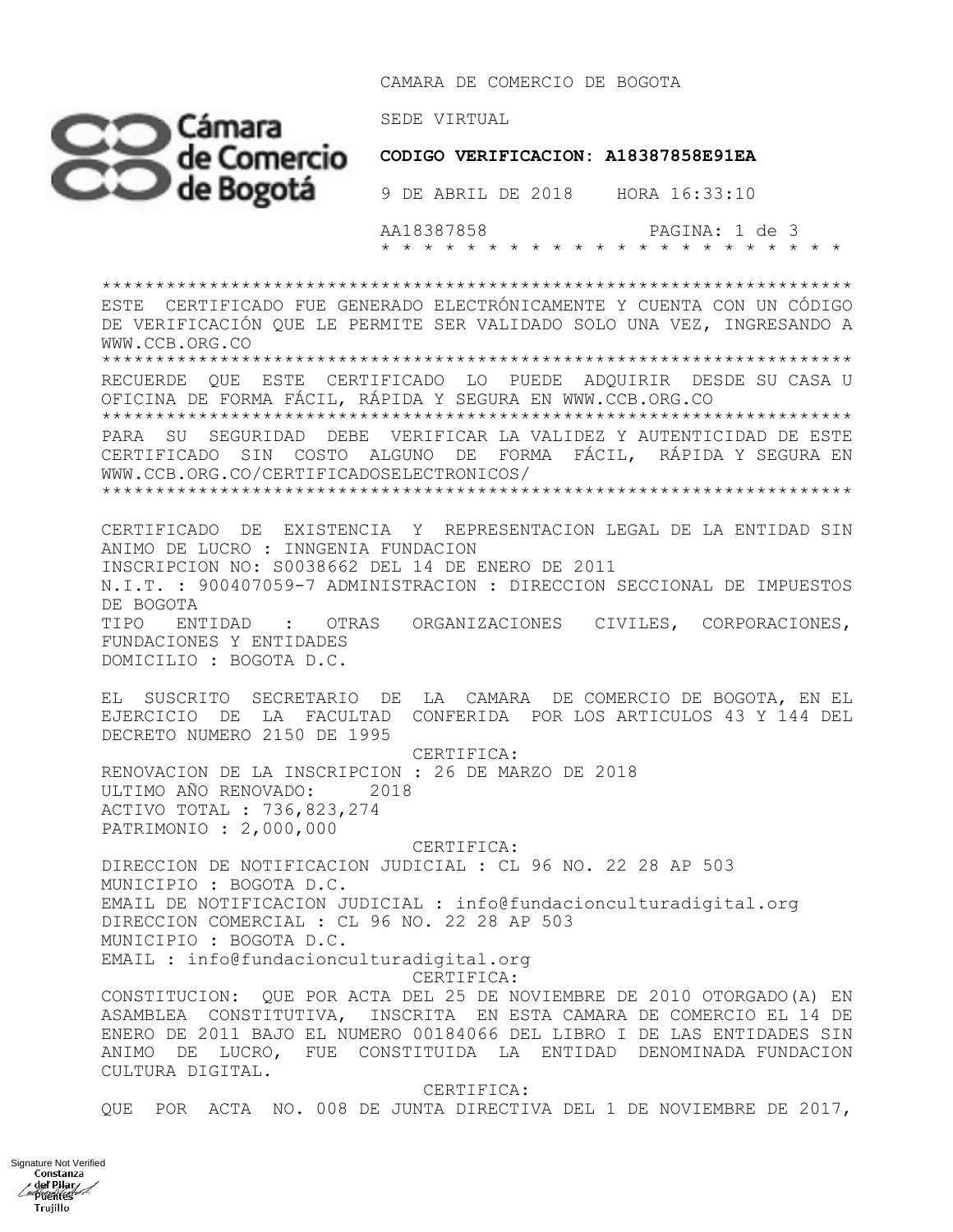INSCRITA EL 28 DE NOVIEMBRE DE 2017 BAJO EL NÚMERO 00297294 DEL LIBRO I DE LAS ENTIDADES SIN ANIMO DE LUCRO, LA ENTIDAD CAMBIO SU NOMBRE DE: FUNDACION CULTURA DIGITAL POR EL DE: INNGENIA FUNDACION. CERTIFICA: ENTIDAD QUE EJERCE LA FUNCION DE INSPECCION, VIGILANCIA Y CONTROL: ALCALDIA MAYOR DE BOGOTA CERTIFICA: REFORMAS: DOCUMENTO NO. FECHA ORIGEN **EXAMPLE ORIGEN** FECHA NO.INSC. 001 2011/12/19 JUNTA DIRECTIVA 2012/08/09 00213164 005 2013/12/19 JUNTA DIRECTIVA 2013/12/20 00233398 008 2017/11/01 JUNTA DIRECTIVA 2017/11/28 00297294 CERTIFICA: VIGENCIA: QUE EL TERMINO DE DURACION DE LA SOCIEDAD ES INDEFINIDO CERTIFICA: OBJETO: EL OBJETO PRINCIPAL DE LA ENTIDAD ES DISEÑAR, FORMULAR, IMPLEMENTAR, EJECUTAR Y EVALUAR PROGRAMAS, PROYECTOS YLO EVENTOS DE EDUCACIÓN, DESARROLLO EMPRESARIAL, EMPRENDLMIENTO, INNOVACIÓN Y TECNOLOGÍA ASÍ COMO ACTMDADES DE APOYO AL MEJORAMIENTO DE LA CALIDAD DE LA EDUCACIÓN A ENTIDADES DE EDUCACIÓN FORMAL, SUPERIOR Y EDUCACIÓN PARA EL TRABAJO Y EL DESARROLLO HUMANO, A TRAVÉS DEL USO Y APROPIACIÓN DE NUEVAS TECNOLOGÍAS, PLATAFORMAS DIGITALES Y!O MEDIOS DIGITALES, EN MEDIOS PRESENCIALES Y VIRTUALES. POR SER ACTIVIDADES SER DE INTERÉS GENERAL, LA COMUNIDAD TENDRÁ ACCESO SIN RESTRICCIÓN ALGUNA Y SUS FINES ESPECÍFICOS SON: 1. REALIZAR ESTUDIOS, TRABAJOS Y PROYECTOS DE INVESTIGACIÓN DE CARÁCTER CIENTÍFICO POR SU PROPIA CUENTA O POR CUENTA DE TERCEROS. 2. REALIZAR ESTUDIAS, GESTIÓN Y FORMULACIÓN EN PROYECTOS EN CIENCIA, TECNOLOGÍA Y EDUCACIÓN. 3. COOPERAR CON OTROS ORGANISMOS NACIONALES E INTERNACIONALES DE INVESTIGACIÓN. 4. MANTENER CONTACTO PERMANENTE CON ENTIDADES NACIONALES E INTERNACIONALES QUE SE OCUPEN DE PROBLEMAS DE EDUCACIÓN O TECNOLOGÍA Y CUANDO SEA EL CASO REALIZAR CONJUNTAMENTE ACTIVIDADES O SERVICIOS. 5. AGRUPAR EN SU SENO A LAS PERSONAS Y ENTIDADES QUE SE INTERESEN POR DESARROLLAR EL OBJETO SOCIAL DE LA INSTITUCIÓN. 6. REALIZAR Y PROMOVER PROGRAMAS Y ACTIVIDADES DE DESARROLLO SOCIAL, EDUCATIVO Y TECNOLÓGICO DE INTERÉS GENERAL, DE MANERA AUTÓNOMA O EN ALIANZA CON ENTIDADES GUBERNAMENTALES O PRIVADAS DE CARÁCTER NACIONAL E INTERNACIONAL. 7. DESARROLLAR SISTEMAS DE ASESORÍA PARA DOCENTES, SOFTWARE EDUCATIVO, ELABORACIÓN DE INFORMES DE LOGROS Y OTRAS ACTIVIDADES LÍCITAS RELACIONADAS CON EL CAMPO EDUCATIVO. 8. BRINDAR SERVICIOS EDUCATIVOS DE CAPACITACIÓN EN ACTIVIDADES DE CIENCIA Y TECNOLOGÍA A JA POBLACIÓN COLOMBIANA Y EXTRANJERA. 9. GERENCIAR Y ADMINISTRAR PROYECTOS DE DIVERSOS TIPOS Y NATURALEZAS DENTRO Y FUERA DE COLOMBIA. 10. REALIZAR CONSULTORÍAS DE TODO TIPO EN MATERIA DE ACTIVIDADES DE CIENCIA, TECNOLOGÍA Y EDUCACIÓN. 11. ASESORAR Y/O ACOMPAÑAR A CUALQUIER ENTE U ORGANIZACIÓN NACIONAL E INTERNACIONAL EN PROYECTOS ESPECÍFICOS DE CIENCIA, TECNOLOGÍA, INNOVACIÓN Y EDUCACIÓN. 12. EFECTUAR PLANEACIÓN DE PROYECTOS RELACIONADOS O NO CON LA EDUCACIÓN, LA FORMACIÓN DE INDIVIDUOS O CUALQUIERA QUE ESTÉ RELACIONADO CON SU OBJETO SOCIAL. 13. EJERCER LA COORDINACIÓN TÉCNICA, LA INTEGRACIÓN DE PRODUCTOS Y SERVICIOS RELACIONADOS O NO CON LA EDUCACIÓN. 14. PRESTAR SERVICIOS DE NATURALEZA GENERAL EN TEMAS RELACIONADOS O NO CON LA EDUCACIÓN, LA CONSULTORÍA EDUCATIVA, LA FORMACIÓN DE INDIVIDUOS Y LA CIENCIA Y LA TECNOLOGÍA EN GENERAL Y SUS ÁREAS AFINES. 15. APOYAR Y DESARROLLAR PROYECTOS DE INNOVACIÓN SOCIAL EMPRESARIAL CON ACTORES DE ORDEN TERRITORIAL. 16. REALIZAR ACTIVIDADES DE APROPIACIÓN SOCIAL Y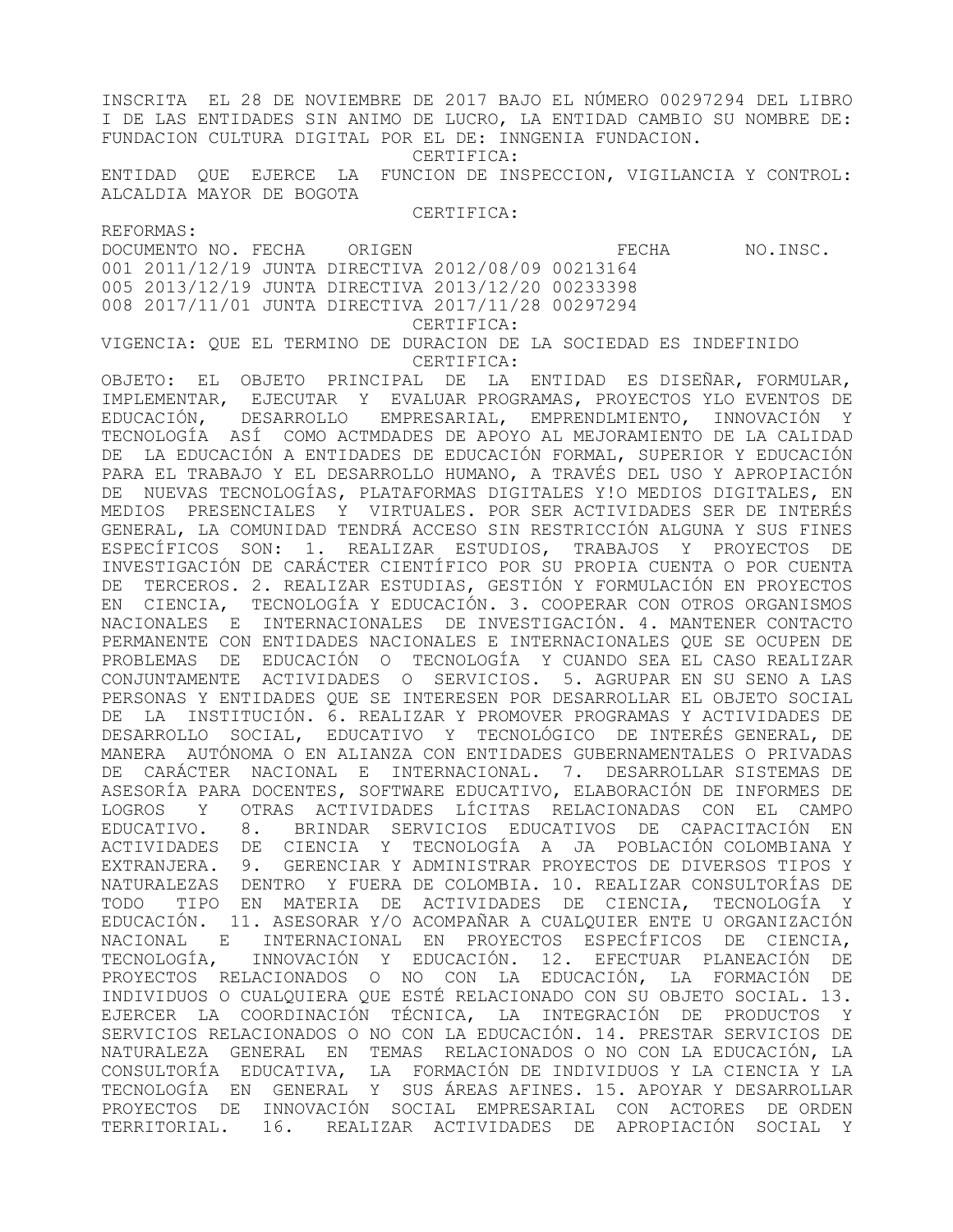## CO Cámara CAMARA DE COI

CAMARA DE COMERCIO DE BOGOTA

 **CODIGO VERIFICACION: A18387858E91EA**

 9 DE ABRIL DE 2018 HORA 16:33:10 AA18387858 PAGINA: 2 de 3 \* \* \* \* \* \* \* \* \* \* \* \* \* \* \* \* \* \* \* \* \* \*

DINAMIZACIÓN DE JA CIENCIA, LA TECNOLOGÍA Y FA INNOVACIÓN, AL IGUAL QUE ACTIVIDADES QUE PROMUEVAN ¡A GESTIÓN DEL CONOCIMIENTO. 17. DESARROLLAR PROGRAMAS INVESTIGATIVOS EN CIENCIA Y TECNOLOGÍA RELACIONADOS CON ¡A EDUCACIÓN, LA PRODUCCIÓN CIENTÍFICA, MARCA DE LÍNEA DE BASE ENTRE OTROS. 18. ESTABLECER ALIANZAS CON LOS SECTORES ESTATAL, PRODUCTIVO, DE SERVICIOS, INSTITUCIONAL O ACADÉMICO, NACIONALES O INTERNACIONALES PARA IMPLEMENTAR MECANISMOS DE TRANSFERENCIA DE TECNOLOGÍA Y TRANSMISIÓN Y GERENCIA DEL CONOCIMIENTO ENTRE OTROS. 19. POSIBILITAR Y CO-AYUDAR EN LA ADOPCIÓN, DIFUSIÓN, ADAPTACIÓN Y/O ACERCAMIENTO DE LAS TECNOLOGÍAS DE LA INFORMACIÓN A LA COMUNIDAD POR CUALQUIER MEDIO CONOCIDO O POR CONOCERSE. 20. DESARROLLAR E IMPLEMENTAR TODO TIPO DE SOFTWARE, SISTEMA DE INFORMACIÓN, PORTALES, PÁGINA WEB, AMBIENTES VIRTUALES O CUALQUIER DERIVADO CONOCIDO O POR CONOCERSE QUE TENGA RELACIÓN CON EL SECTOR EDUCATIVO, ACADÉMICO, CIENTÍFICO, INVESTIGATIVO O CULTURAL. 21. DESARROLLAR Y COMERCIALIZAR CUALQUIER TIPO DE MATERIAL DIDÁCTICO EXISTENTE O POR EXISTIR. 22. GESTIONAR RECURSOS Y FINANCIACIÓN DE SECTORES PÚBLICOS O PRIVADOS ENCAMINADOS AL DESARROLLO DE PROYECTOS CON ENFOQUE SOCIAL PARA MEJORAR LA CALIDAD DE VIDA MEDIANTE ESTRATEGIAS DE CARÁCTER EDUCATIVO, ARTÍSTICO, CIENTÍFICO O DE ENTRETENIMIENTO. 23. DESARROLLAR E IMPLEMENTAR PRODUCTOS Y SERVICIOS ASOCIADOS A LA APROPIACIÓN, DIVULGACIÓN O DESARROLLO DE FAS TECNOLOGÍAS DE LA INFORMACIÓN Y LA COMUNICACIÓN EN TODO TIPO DE COMUNIDADES DENTRO Y FUERA DE COLOMBIA. 24. REALIZAR PROGRAMAS Y PROYECTOS DE INVESTIGACIÓN, PROMOCIÓN, DESARROLLO Y DIFUSIÓN DE TEMAS INFORMÁTICOS RELACIONADOS CON LA PRESTACIÓN DE SERVICIOS DE CAPACITACIÓN Y ENTRETENIMIENTO EN COMPETENCIAS TECNOLÓGICAS Y EN GENERAL CON CUALQUIER ÁREA DE! CONOCIMIENTO. 25. EN DESARROLLO DE SU OBJETO SOCIAL LA FUNDACIÓN PODRÁ CELEBRAR TODOS LOS ACTOS Y CONTRATOS NECESARIOS PARA SU EJERCICIO DE LOS QUE RELATA SU OBJETO SOCIAL, ASÍ ESTE NO LO DIGA. 26. LA FUNDACIÓN PODRÁ ESTABLECER CONVENIOS CON UNIVERSIDADES, ENTIDADES PRIVADAS U ORGANISMOS NO GUBERNAMENTALES PARA OFRECER CONJUNTAMENTE PROGRAMAS DE EDUCACIÓN FORMAL, NO FORMAL, INFORMAL, PROGRAMAS DE ASESORÍA Y ACOMPAÑAMIENTO A ENTIDADES OFICIALES O PRIVADAS. 27. DISEÑAR, IMPORTAR Y COMERCIALIZAR PRODUCTOS Y/O INSUMOS ASOCIADOS A MATERIAL DIDÁCTICO, ORIENTADO AL DESARROLLO DEL OBJETO SOCIAL DE LA FUNDACIÓN. 28. ESTABLECER CONVENIOS Y CONTRATOS CON INSTITUCIONES EDUCATIVAS DE NIVEL SUPERIOR O BÁSICA CUYO PROPÓSITO SEA LA DIFUSIÓN CULTURA! O EDUCATIVA, NACIONALES O INTERNACIONALES, OFICIALES O PRIVADAS A FIN DE DESARROLLAR PROGRAMAS DE FA FUNDACIÓN. 29. PRODUCIR MATERIALES AUDIOVISUALES, SISTEMAS EXPERTOS, TUTORIALES COMPUTARIZADOS Y OTROS RECURSOS ASOCIADOS CON FAS TECNOLOGÍAS MÁS RECIENTES. 30. DIFUNDIR SUS AVANCES MEDIANTE LA REALIZACIÓN DE EVENTOS (CONGRESOS, SEMINARIOS, FOROS, ETC.). 31. REALIZAR INTERCAMBIOS NACIONALES E INTERNACIONALES QUE CONTRIBUYAN AL FORTALECIMIENTO DE LAS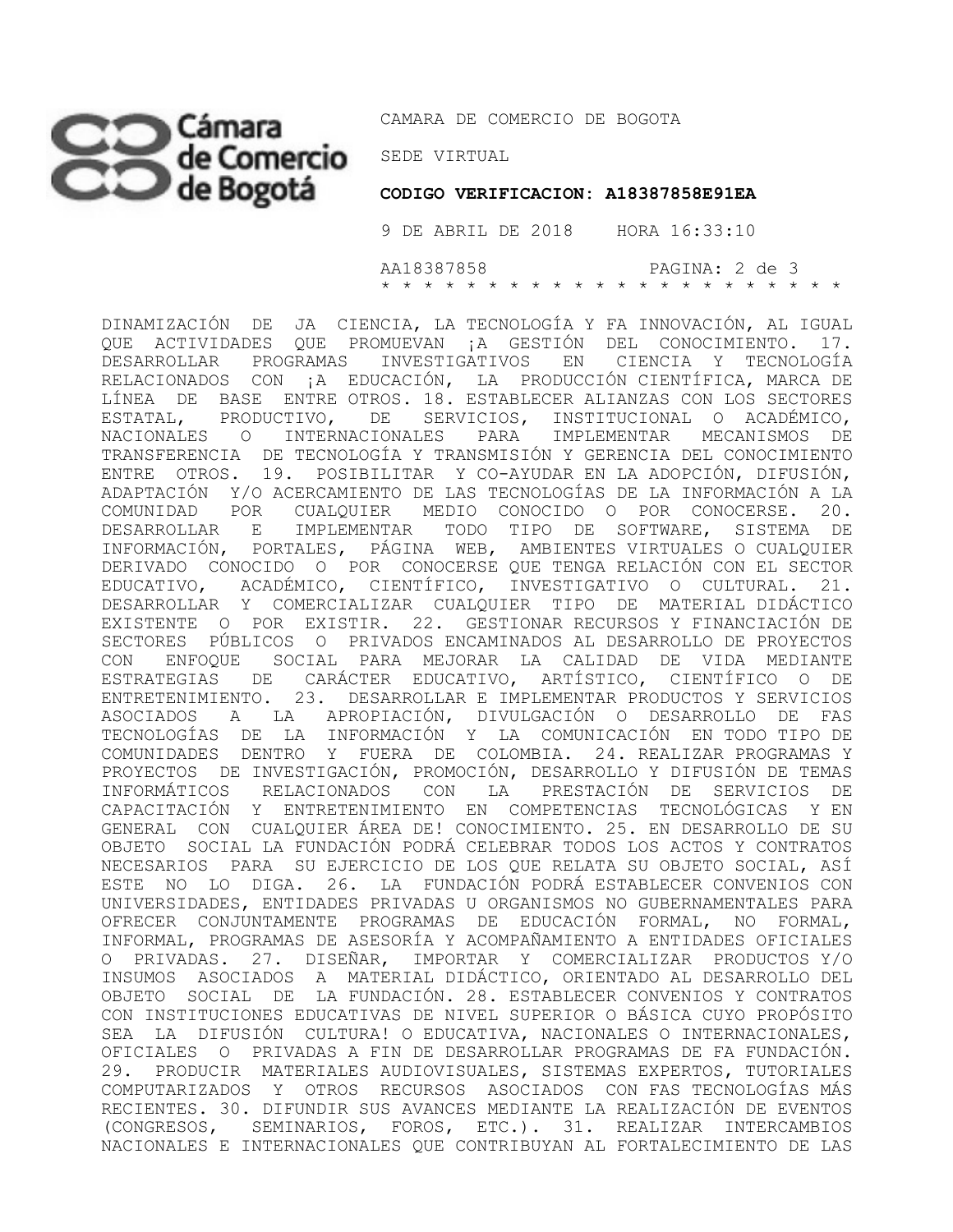ACTIVIDADES DE LA FUNDACIÓN ASÍ COMO DE LA CAPACITACIÓN. 32. DISEÑAR E IMPLEMENTAR ESTRATEGIAS DE USO Y APROPIACIÓN DE LAS TECNOLOGÍAS DE LA INFORMACIÓN Y LA COMUNICACIÓN. 33. APOYO EN EL DISEÑO Y/O IMPLEMENTACIÓN DE PROYECTOS QUE ARTICULEN LAS TECNOLOGÍAS DE LA INFORMACIÓN Y ¡A COMUNICACIÓN A LAS ACTIVIDADES ECONÓMICAS, SOCIALES Y/O POLÍTICAS DE LAS COMUNIDADES. 34. FORMACIÓN Y CAPACITACIÓN EN TECNOLOGÍAS DE LA INFORMACIÓN Y LA COMUNICACIÓN ASÍ COMO CAPACITACIÓN EN HERRAMIENTAS DE INFORMACIÓN BÁSICA 35. REALIZAR INVESTIGACIONES, ESTUDIOS Y/O ANÁLISIS RELACIONADOS CON TEMAS DE CIENCIA, INNOVACIÓN Y TECNOLOGÍA. CERTIFICA:

ACTIVIDAD PRINCIPAL: 7220 (INVESTIGACIONES Y DESARROLLO EXPERIMENTAL EN EL CAMPO DE LAS CIENCIAS SOCIALES Y LAS HUMANIDADES)

ACTIVIDAD SECUNDARIA:

9499 (ACTIVIDADES DE OTRAS ASOCIACIONES N.C.P.) CERTIFICA:

PATRIMONIO: 2,000,000.00

 CERTIFICA: \*\* ORGANOS DE ADMINISTRACION \*\*

QUE POR ACTA NO. 008 DE JUNTA DIRECTIVA DEL 1 DE NOVIEMBRE DE 2017, INSCRITA EL 27 DE NOVIEMBRE DE 2017 BAJO EL NUMERO 00297228 DEL LIBRO I DE LAS ENTIDADES SIN ANIMO DE LUCRO, FUE (RON) NOMBRADO (S): NOMBRE IDENTIFICACION MIEMBRO JUNTA DIRECTIVA BARRAGAN PEÑA SANDRA ANGELICA C.C. 000000052707976 MIEMBRO JUNTA DIRECTIVA SANABRIA BARRAGAN DIONNE DEL PILAR C.C. 000000053054897 MIEMBRO JUNTA DIRECTIVA HERNANDEZ ROJAS GERMAN DARIO C.C. 000000079708193 CERTIFICA: REPRESENTACION LEGAL: LA FUNDACION TENDRA UN REPRESENTANTE LEGAL Y SU SUPLENTE. CERTIFICA: \*\* NOMBRAMIENTOS \*\* QUE POR ACTA NO. 005 DE JUNTA DIRECTIVA DEL 19 DE DICIEMBRE DE 2013, INSCRITA EL 20 DE DICIEMBRE DE 2013 BAJO EL NUMERO 00233400 DEL LIBRO I DE LAS ENTIDADES SIN ANIMO DE LUCRO, FUE (RON) NOMBRADO (S):

 NOMBRE IDENTIFICACION REPRESENTANTE LEGAL ESAL

BARRAGAN PEÑA SANDRA ANGELICA C.C. 000000052707976

REPRESENTANTE LEGAL SUPLENTE

 SANABRIA BARRAGAN DIONNE DEL PILAR C.C. 000000053054897 CERTIFICA:

FACULTADES DEL REPRESENTANTE LEGAL: SON FUNCIONES DEL REPRESENTANTE LEGAL Y SU SUPLENTE: 1. EJERCER LA REPRESENTACIÓN LEGAL DE LA FUNDACIÓN. 2. CELEBRAR TODA CLASE DE ACTOS Y CONTRATOS ENCAMINADOS AL DESARROLLO Y CUMPLIMIENTO DEL OBJETO SOCIAL DE LA ENTIDAD. 3. CONVOCAR A LAS REUNIONES A LOS ÓRGANOS DE ADMINISTRACIÓN. 4. CONVOCAR A REUNIÓN EXTRAORDINARIA CUANDO SEA REQUERIDA POR LOS MIEMBROS DE LA JUNTA DIRECTIVA. 5. FIRMAR LA DOCUMENTACIÓN NECESARIA. 6. LIBRAR CON SU FIRMA ÓRDENES DE PAGO PARA GASTOS AUTORIZADOS. 7. TOMAR, SOLO EN CASO DE URGENCIA Y CARÁCTER PROVISORIO, LAS MEDIDAS EJECUTIVAS NECESARIAS EN LOS ASUNTOS DE COMPETENCIA DE LA JUNTA DIRECTIVA, CON LA OBLIGACIÓN DE DEVOLVER A AQUEL EN LA PRIMERA REUNIÓN PARA SU APROBACIÓN. 8.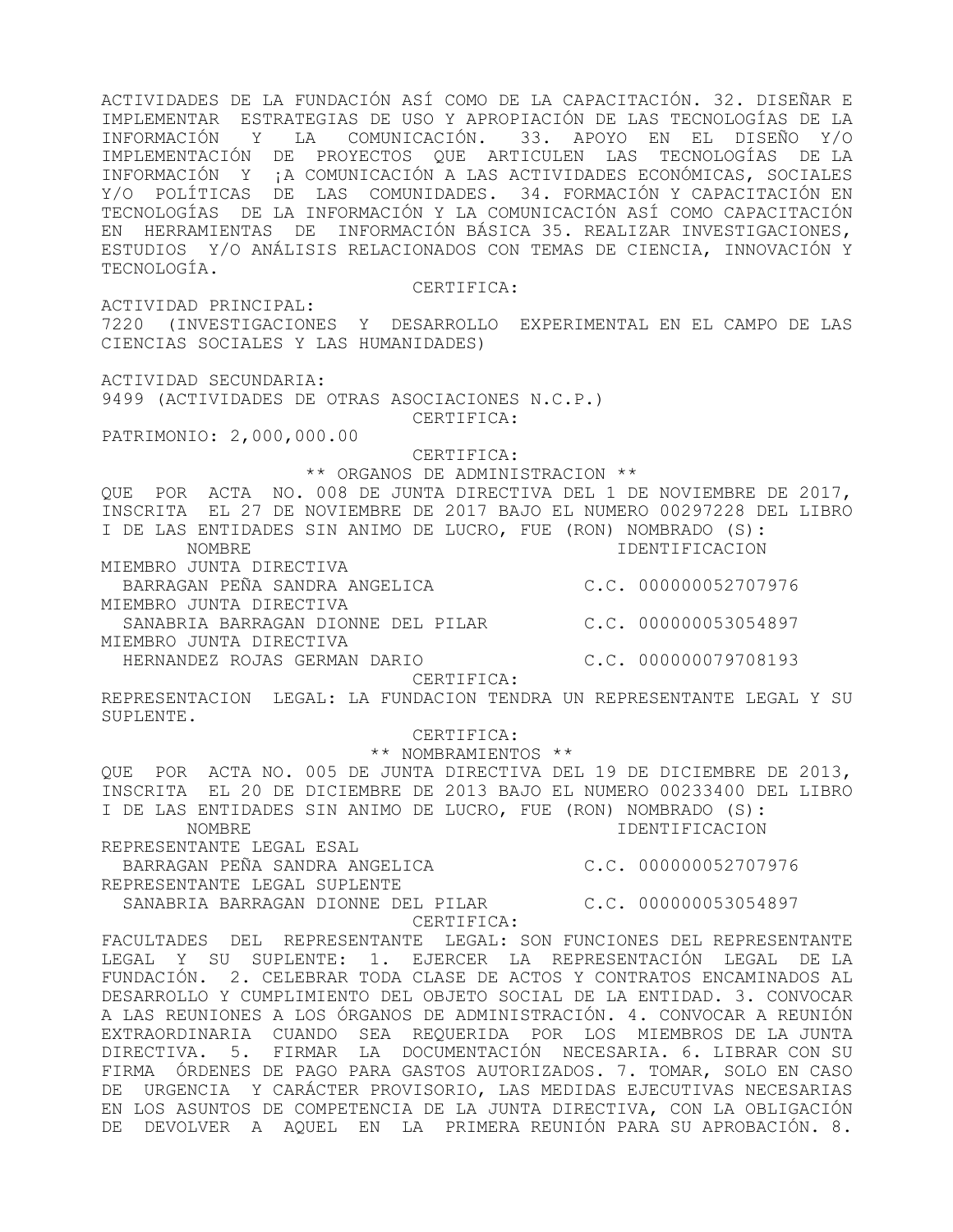## SEDE VIRTUAL

CAMARA DE COMERCIO DE BOGOTA

**CODIGO VERIFICACION: A18387858E91EA** 

9 DE ABRIL DE 2018 HORA 16:33:10

 AA18387858 PAGINA: 3 de 3 \* \* \* \* \* \* \* \* \* \* \* \* \* \* \* \* \* \* \* \* \* \*

DETERMINAR LAS ESTRUCTURAS IDÓNEAS PARA LLEVAR A CABO LA ORGANIZACIÓN ADMINISTRATIVA, CONTABLES JURÍDICA Y DE FUNCIONAMIENTO EN GENERAL DE LA FUNDACIÓN. 9. EJECUTAR LOS CONVENIOS APROBADOS POR LA JUNTA DIRECTIVA. 10. INTERCAMBIAR INFORMACIÓN CON OTRAS FUNDACIONES O ASOCIACIONES DE INTERÉS.

CERTIFICA:

\*\* REVISORIA FISCAL \*\*

QUE POR ACTA NO. 001 DE JUNTA DIRECTIVA DEL 19 DE DICIEMBRE DE 2011, INSCRITA EL 9 DE AGOSTO DE 2012 BAJO EL NUMERO 00213165 DEL LIBRO I DE LAS ENTIDADES SIN ANIMO DE LUCRO, FUE (RON) NOMBRADO (S): NOMBRE IDENTIFICACION

REVISOR FISCAL

OQUENDO ARANA ALVARO C.C. 000000094227519

CERTIFICA:

QUE EN ESTA CAMARA DE COMERCIO NO APARECEN INSCRIPCIONES POSTERIORES DE DOCUMENTOS REFERENTES A REFORMA, DISOLUCION LIQUIDACION O NOMBRAMIENTOS DE REPRESENTANTES LEGALES DE LA MENCIONADA ENTIDAD.

CERTIFICA:

EL REGISTRO ANTE LAS CAMARAS DE COMERCIO NO CONSTITUYE APROBACION DE ESTATUTOS. (DECRETO 2150 DE 1995 Y DECRETO 427 DE 1996).

LA PERSONA JURIDICA DE QUE TRATA ESTE CERTIFICADO SE ENCUENTRA SUJETA A LA INSPECCION, VIGILANCIA Y CONTROL DE LAS AUTORIDADES QUE EJERCEN ESTA FUNCION, POR LO TANTO DEBERA PRESENTAR ANTE LA AUTORIDAD CORRESPONDIENTE, EL CERTIFICADO DE REGISTRO RESPECTIVO, EXPEDIDO POR LA CAMARA DE COMERCIO, DENTRO DE LOS 10 DIAS HABILES SIGUIENTES A LA FECHA DE INSCRIPCION, MAS EL TERMINO DE LA DISTANCIA CUANDO EL DOMICILIO DE LA PERSONA JURIDICA SIN ANIMO DE LUCRO QUE SE REGISTRA ES DIFERENTE AL DE LA CAMARA DE COMERCIO QUE LE CORRESPONDE. EN EL CASO DE REFORMAS ESTATUTARIAS ADEMAS SE ALLEGARA COPIA DE LOS ESTATUTOS.

TODA AUTORIZACION, PERMISO, LICENCIA O RECONOCIMIENTO DE CARACTER OFICIAL, SE TRAMITARA CON POSTERIORIDAD A LA INSCRIPCION DE LAS PERSONAS JURIDICAS SIN ANIMO DE LUCRO EN LA RESPECTIVA CAMARA DE COMERCIO.

CERTIFICA:

DE CONFORMIDAD CON LO ESTABLECIDO EN EL CODIGO DE PROCEDIMIENTO ADMINISTRATIVO Y DE LO CONTENCIOSO ADMINISTRATIVO Y DE LA LEY 962 DE 2005, LOS ACTOS ADMINISTRATIVOS DE REGISTRO AQUI CERTIFICADOS QUEDAN EN FIRME DIEZ (10) DIAS HABILES DESPUES DE LA FECHA DE LA CORRESPONDIENTE ANOTACIÓN. SIEMPRE QUE NO SEAN OBJETO DE RECURSO. (LOS SABADOS NO SON TENIDOS EN CUENTA COMO DIAS HABILES PARA LA CAMARA DE COMERCIO DE BOGOTA

\* \* \* EL PRESENTE CERTIFICADO NO CONSTITUYE PERMISO DE \* \* \*